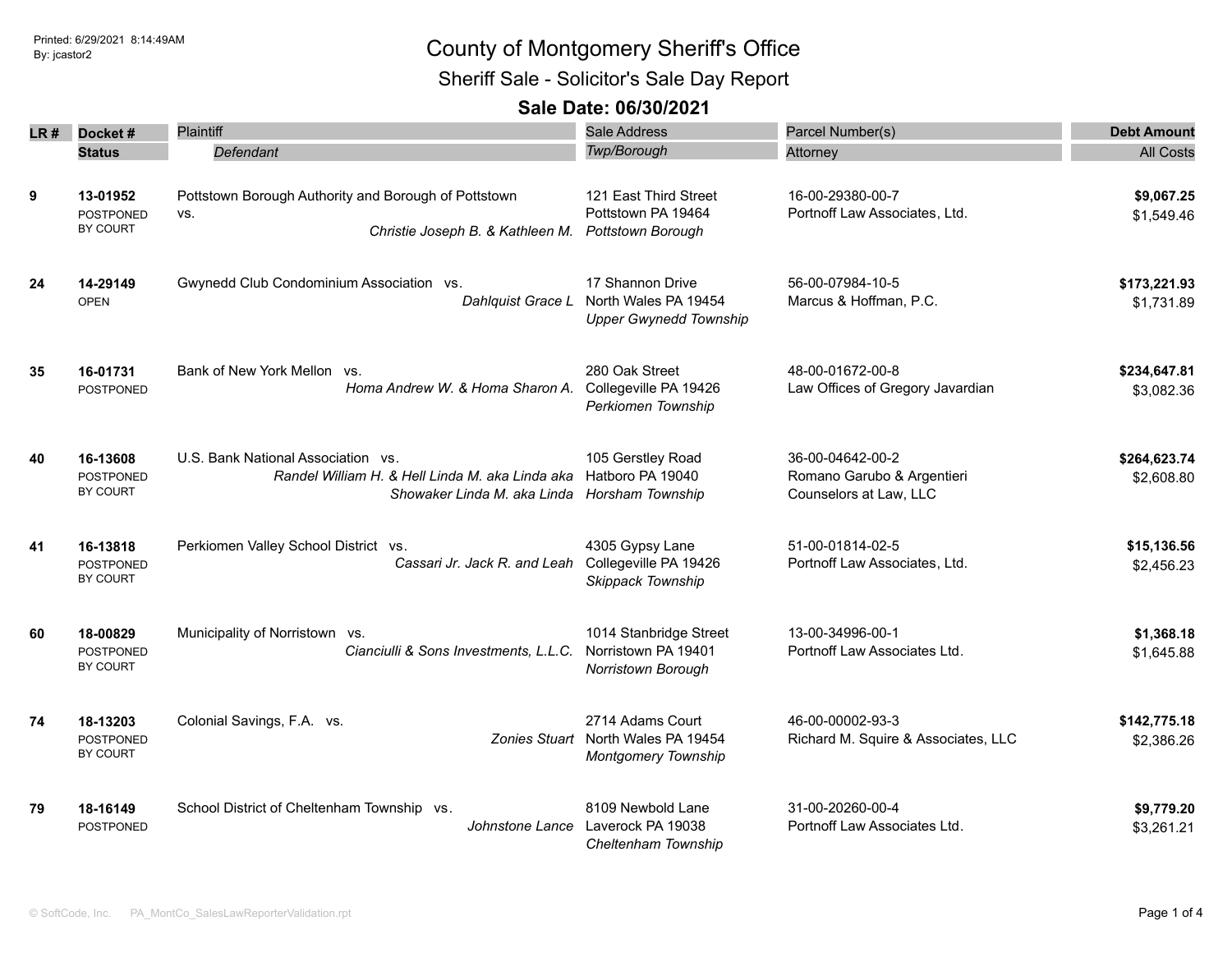## Printed: 6/29/2021 8:14:49AM By: jcastor2 County of Montgomery Sheriff's Office

Sheriff Sale - Solicitor's Sale Day Report

#### **Sale Date: 06/30/2021**

| LR # | Docket#                                           | Plaintiff                                                                                                                                                                   | <b>Sale Address</b>                                                                        | Parcel Number(s)                                        | <b>Debt Amount</b>           |
|------|---------------------------------------------------|-----------------------------------------------------------------------------------------------------------------------------------------------------------------------------|--------------------------------------------------------------------------------------------|---------------------------------------------------------|------------------------------|
|      | <b>Status</b>                                     | Defendant                                                                                                                                                                   | Twp/Borough                                                                                | Attorney                                                | <b>All Costs</b>             |
| 91   | 18-24439<br><b>OPEN</b>                           | Wells Fargo Bank, N. A. vs.<br>Glebe, Justin D.; Walsh Michelle K. aka Walsh                                                                                                | 445 Colonial Drive<br>East Greenville PA 18041<br>Michelle Kristen East Greenville Borough | 06-00-01092-00-9<br><b>Brock and Scott PLLC</b>         | \$139,981.21<br>\$1,899.09   |
| 93   | 18-27307<br>POSTPONED                             | US Bank NA as Indenture Trustee for VCC 2020-MC1<br>VS.<br>Peru Partners, LP                                                                                                | 1227 Oakwood Avenue<br>Norristown PA 19401<br>Norristown Borough                           | 13-00-29476-00-4<br>Stern & Eisenberg PC                | \$170,277.75<br>\$2,649.41   |
| 95   | 18-28670<br><b>POSTPONED</b><br>BY COURT          | Citadel Servicing Corporation vs.<br>Robbins Holly Sue and Robbins Michael Edward                                                                                           | 968 Idlewild Road<br>Gladwyne PA 19035<br><b>Lower Merion Township</b>                     | 40-00-26484-00-8<br>Richard M. Squire & Associates, LLC | \$1,436,198.35<br>\$2,323.20 |
| 116  | 19-16053<br><b>OPEN</b>                           | US Bank Trust National Association, Not in its individual<br>capacity but solely as owner trustee for VRMTG Asset<br>Trust vs.<br>Ricketts Marion B. aka Cristelli Marion B | 1413 Cherry Lane<br>Pottstown PA 19464<br>Pottstown Borough                                | 16-00-04600-00-1<br>Logs Legal Group LLC                | \$148,860.17<br>\$2,091.37   |
| 130  | 19-18828<br><b>BANKRUPTCY</b><br><b>POSTPONED</b> | Wilmington Savings Fund Society vs.<br>Wagner Ann E. & Jerry H. Jr.                                                                                                         | 122 Culpepper Drive<br>Unit L 16D<br>Penllyn PA 19422<br>Lower Gwynedd Township            | 39-00-00728-34-9<br>Richard M. Squire & Associates, LLC | \$175,188.38<br>\$2,406.26   |
| 134  | 19-20525<br><b>POSTPONED</b>                      | U.S. Bank Trust National Association vs.<br>Stellato Jennifer F                                                                                                             | 105 Falling Leaf Way<br>Lansdale PA 19446<br><b>Montgomery Township</b>                    | 46-00-00941-14-7<br>The Lynch Law Group, LLC            | \$321,860.82<br>\$3,818.54   |
| 141  | 19-22335<br>POSTPONED                             | Bank of New York Mellon vs.<br>Brankovic John known Heir of Teresa Brankovic<br>(dec'd) and Unknown Heirs Upper Moreland Township                                           | 1526 Linden Avenue<br>Willow Grove PA 19090                                                | 59-00-11230-00-6<br>Shapiro & DeNardo, LLC              | \$218,413.39<br>\$2,459.52   |
| 144  | 19-24184<br><b>POSTPONED</b>                      | Bank of New York Mellon Trust Company, N.A. vs.<br><b>MacElwee Richard</b>                                                                                                  | 1833 Fairview Avenue<br>Willow Grove PA 19090<br>Abington Township                         | 30-00-19304-00-7<br><b>LOGS Legal Groups LLP</b>        | \$221,001.32<br>\$2,934.79   |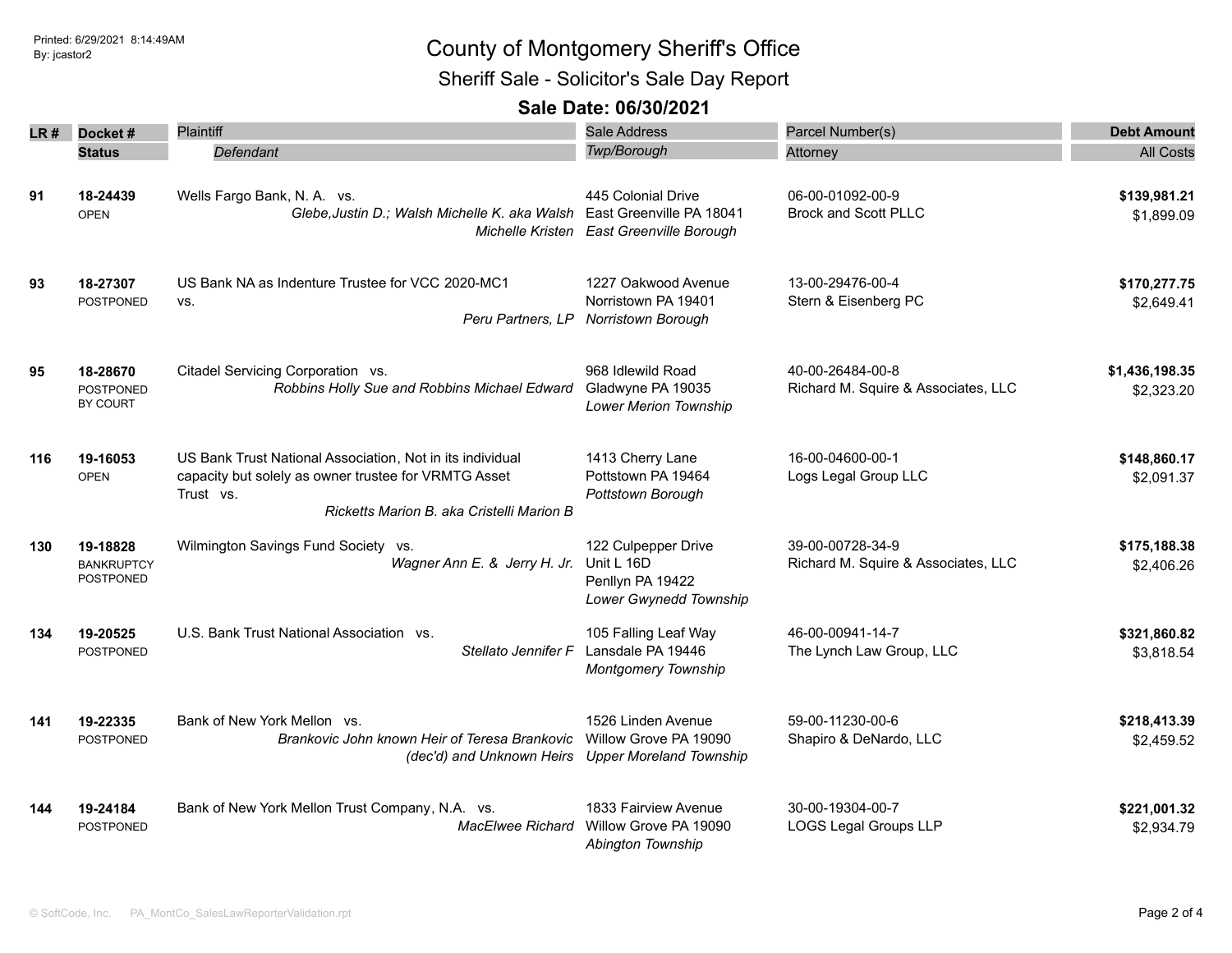# Printed: 6/29/2021 8:14:49AM By: jcastor2 County of Montgomery Sheriff's Office

Sheriff Sale - Solicitor's Sale Day Report

#### **Sale Date: 06/30/2021**

| LR # | Docket#                                  | Plaintiff                                                                                                                                                           | <b>Sale Address</b>                                                      | Parcel Number(s)                                                     | <b>Debt Amount</b>         |
|------|------------------------------------------|---------------------------------------------------------------------------------------------------------------------------------------------------------------------|--------------------------------------------------------------------------|----------------------------------------------------------------------|----------------------------|
|      | <b>Status</b>                            | Defendant                                                                                                                                                           | Twp/Borough                                                              | Attorney                                                             | <b>All Costs</b>           |
| 152  | 19-28460<br><b>POSTPONED</b>             | US Bank Trust National Association vs.<br>Lucas Leroy S., Lowery Henry Maurice a/k/a Henry Abington PA 19001<br>M. and Lowery Crystal Abington Township             | 1540 Arline Avenue                                                       | 30-00-01976-00-1 & 30-00-01980-00-6<br><b>KML Law Group</b>          | \$269,837.18<br>\$2,829.85 |
| 156  | 20-03656<br>POSTPONED                    | Excel Financial Corp. vs.<br>Tri State Fund 02131983 LLC, Dorsey Darrell & Lee North Wales PA 19454                                                                 | 118 Elm Avenue<br>Stephanie North Wales Borough                          | 14-00-00584-00-5<br>Friedman, Schuman, Applebaum &<br>Nemeroff, P.C. | \$165,524.85<br>\$2,538.23 |
| 157  | 20-03790<br><b>POSTPONED</b><br>BY COURT | U.S. Bank National Association vs.<br>Mueller Kent L. & Mueller Alison M.                                                                                           | 1850 Guernsey Avenue<br>Abington PA 19001<br>Abington Township           | 30-00-25804-00-5<br>Hladik Onorato & Federman, LLP                   | \$276,743.55<br>\$4,624.11 |
| 161  | 20-11688<br><b>OPEN</b>                  | The Bank of New York Mellon vs.<br>Datesman Dwayne                                                                                                                  | 1156 Center Avenue<br>Pottstown PA 19464<br>Pottstown Borough            | 16-00-03004-00-4<br><b>Brock and Scott PLLC</b>                      | \$78,228.83<br>\$1,696.75  |
| 164  | 20-14959<br><b>OPEN</b>                  | Wilmington Savings Fund Society, FSB, as Owner<br>Trustee of the Residential Credit Opportunities Trust<br>VII-A vs.<br>Bechtel Stephanie E. and Bechtel Bradley A. | 1210 Queen Street<br>Pottstown PA 19464<br>Pottstown Borough             | 16-00-23476-00-7<br>Hladik Onorato and Federman, LLP                 | \$97,309.46<br>\$2,042.36  |
| 167  | 20-18130<br><b>POSTPONED</b><br>BY COURT | US Bank Trust National Association vs.<br>Bleiler Russel aka Russell S. & Bleiler Sharon aka                                                                        | 293 Midfield Drive<br>Ambler PA 19002<br>Sharon C. Horsham Township      | 36-00-06163-05-6<br>KML Law Group, P.C.                              | \$928,931.03<br>\$3,003.12 |
| 171  | 20-19197<br><b>OPEN</b>                  | U.S. Bank National Association, Et AL. vs.<br>Fosnocht Peggy S.                                                                                                     | 69 Wilson Avenue<br>Gilbertsville PA 19525<br>Douglass Township          | 32-00-07852-00-9<br>Hladik Onorato & Federman, LLP                   | \$164,274.57<br>\$2,824.99 |
| 173  | 21-00928<br><b>OPEN</b>                  | U.S. Bank Trust, N.A., et al vs.<br>Gordon Elizabeth W                                                                                                              | 34 Oxford Circle<br>Eagleville PA 19403<br><b>West Norriton Township</b> | 63-00-05671-00-8<br>Hladik, Onorato & Federman, LLP                  | \$173,852.78<br>\$2,124.27 |